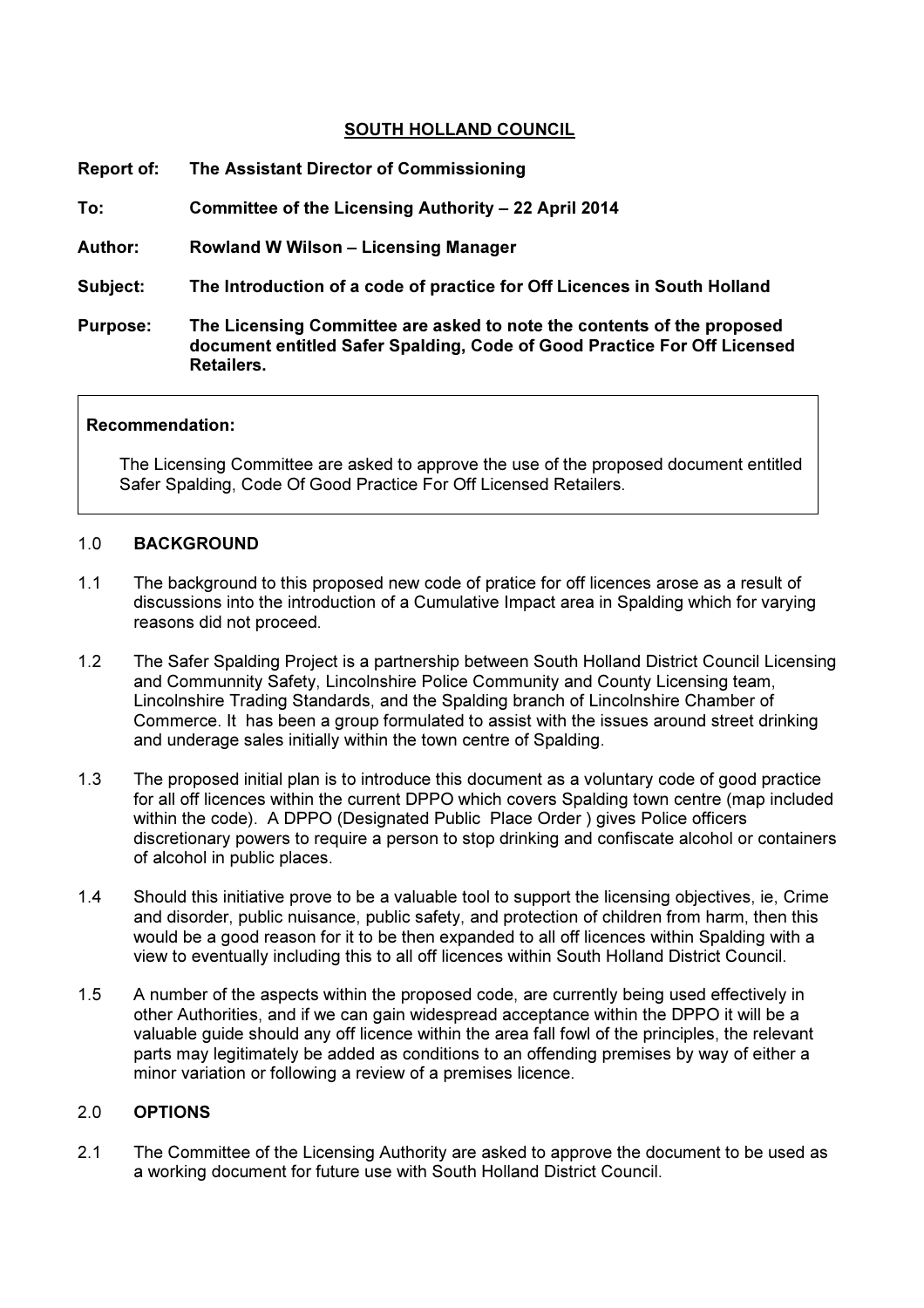# 3.0 REASONS FOR RECOMMENDATION

The code is intended as a voluntary sign up to assist licensees rather than to act as a stick, with the added aim of improving the retail skills and operation levels of some of the lesser efficient retailers, the main aim being educational rather than legislative.

#### 4.0 EXPECTED BENEFITS

- 4.1 N/A
- 5.0 IMPLICATIONS
- 5.1 Carbon Footprint / Environmental Issues
- 5.1.1 It is the opinion of the Report Author that there are no implications

#### 5.2 Constitution & Legal

5.2.1 It is the opinion of the Report Author that there are no implications.

## 5.3 Contracts

5.3.1 It is the opinion of the Report Author that there are no implications.

#### 5.4 Corporate Priorities

5.4.1 It is the opinion of the Report Author that there are no implications.

#### 5.5 Crime and Disorder

- 5.5.1 It is the opinion of the Report Author that there are no implications.
- 5.6 Equality and Diversity / Human Rights
- 5.6.1 It is the opinion of the Report Author that there are no implications.

# 5.7 Financial

5.7.1 It is the opinion of the Report Author that there are no current implications.

#### 5.8 Risk Management

5.8.1 It is the opinion of the Report Author that there are no implications.

# 5.9 Staffing

5.9.1 It is the opinion of the Report Author that there are no implications.

# 5.10 Stakeholders / Consultation / Timescales

5.10.1 It is the opinion of the Report Author that there are no implications.

# 6.0 WARDS/COMMUNITIES AFFECTED

6.1 All